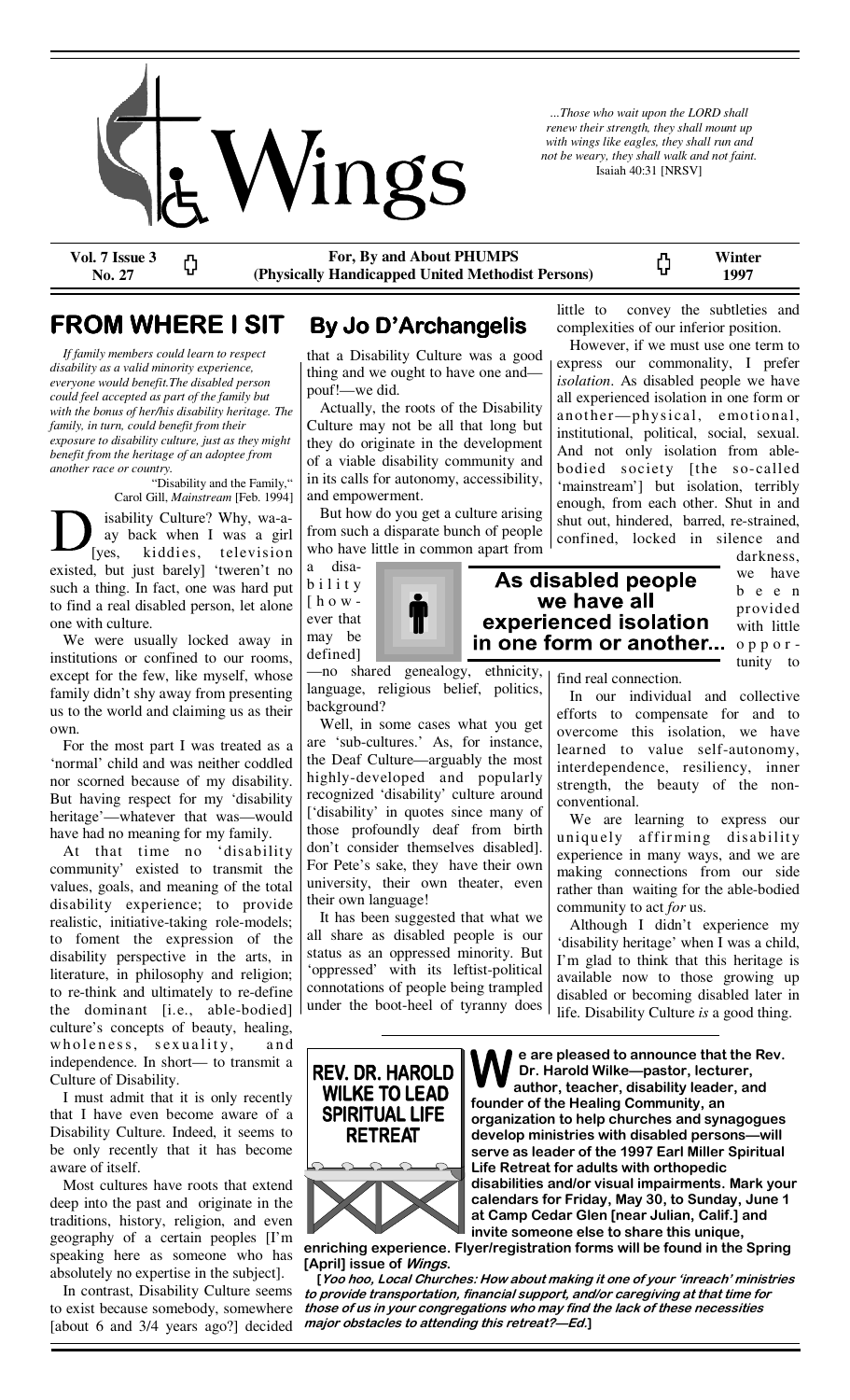## **THE DISABLED GOD: A Book Review by Linda Dunn**

*he Disabled God: Toward A Liberatory Theology of Disability* by Nancy Eisland\* is a thought-provoking book with a radical thesis. The author's opening salvo is that the Christian God as manifested in the resurrected Jesus Christ is disabled by the wounds of crucifixion and is therefore a "natural embodiment" of God within each of us, the disabled and the temporarily able-bodied.

 Eisland posits that "the symbol of Jesus Christ, the disabled God, is both gift and enigma, enabling a two-way access through his broken body". She challenges the church to remove the barriers that deny people full participation in its functions. She urges our involvement in the Christian community, highlighting the liberatory theology which holds the greatest promise of the book.

 I especially liked Eisland's description of her image of God in a sippuff wheelchair. If we, the disabled, no matter what our faith, don't see God in one another, people will never see God in us.

 However, I found her idea of God as disabled unconvincing. To me the stigmata of the crucifixion on Christ's resurrected body do not make for

Why does a church that preaches social justice

a disabled God. Nor do I feel it necessary for my self-affirmation as a Christian woman with a disability to fall so far short in practice...? see God as disabled. That the Christian God in the person of Jesus Christ

is a wounded God, a vulnerable God, is certainly true. And we are called by our faith in Christ to be vulnerable with one another, for it is through our shared woundedness that we find our strength.

 But Eisland's criticism of the social-political-theological structure of the Christian church in relation to disability contains a great deal of validity. In her discussion of how myth and symbol transform our lives, Eisland invites us beyond ourselves in space and time. She says, "Empowering symbols are vital for any marginalized group. Yet if thoroughgoing transformation is the aim, those reconceived symbols must be linked to the dominate social-symbolic order." This suggests a need to integrate the dominant order to include persons with disabilities in leadership positions both as clergy and laity.

 While most of Eisland's criticism reflects the ordination policies of the American Lutheran Church, the same restrictions hold true for most Christian denominations. Most don't even allow persons with disabilities to participate in non-ordained community ministries. Alas, within some Christian communities being female is treated as a disability, and being female and disabled is to be doubly cursed.

 The book goes on to ask why the Christian Church has failed to take a leading role in "promoting our full humanity". This is a question I have often asked, as have many others. Why does a church that preaches social justice fall so far short in practice from that which it espouses? Indeed, many religious denominations have done little to remove the restrictive, theological, social, attitudinal, and structural barriers which have further disabled so many. Whether we have lifelong disabilities or our disabilities come later in life, the Christian church in general refuses to affirm the God-given gifts and human dignity of our embodiment.

 At the end of the book Eisland offers her ideas on Christian sacramental life and its liturgical practices in relation to disability. As a Catholic with a background in theology and liturgy, I found these ideas both moving and decisive. It seemed so obvious that we had all missed something important. How does what we practice say what we believe?

 I recall my struggle with my church after I became disabled. I gave years of non-ordained ministry to a parish where people opened their lives and hearts to me. But the clergy, the institutional patriarchy, was something different. I felt a sense of personal devaluation from being ignored, avoided and patronized that left a wound which pains me anew every time I enter the church building—now that I can get in. The time *has* come for liberation.

[*Editor's Note: Linda Dunn is disabled by a right hemisphere stroke that resulted in hemiparesis. She is a member of the Board of the Health Resource Center for Women With Disabilities, Rehabilitation Institute of Chicago.*]

> \*Abingdon Press [Nashville, 1994]. Originally printed in abridged form in *Resourceful Woman* [Fall 1996], the newsletter of the Health Resource Center for Women With Disabilities, Rehabilitation Institute of Chicago, 345 East Superior Street, Room 106, Chicago, IL 60611, telephone: 1-312-908-7997, e-mail: jpsparkle@aol.com. Reprinted here with some deletions restored by permission.



# **UMCD NEWS**

#### **Western Jurisdiction**

♦ Holly Elliott reports that she and Laurel Glass [UMCD president] are working on establishing a Deaf Ministry in their new church, Fremont United Methodist Church, in Portland, Oregon.

♦ Los Altos United Methodist Church, Los Altos, California, has added an interpreter for children during Sunday School classes.

> From the UMCD Western Jurisdiction Newsletter [December 1996]**.**

♦ The Biennial National United Methodist Congress of the Deaf Conference will be held July 18-20 at Lake Junaluska, North Carolina.

♦ All deaf legislation was passed at the General Conference of the United Methodist Church in April, and the National Committee on Deaf Ministry will continue in existence for the next four years.

> From *Signs of Change*, the United Methodist Congress of the Deaf Newsletter [Christmas Season 1996].



**Wings** is a non-profit quarterly newsletter published by and for United Methodist adults with physically disabling conditions.

**Founder/Editor Computer Layout/Graphic Design**  Jo D'Archangelis

**Wings Needs the Following From You**  Ideas and suggestions for articles Original stories, poetry, cartoons Personal essays and anecdotes Appropriate items from another source The name and address of someone who is dying to be on our mailing list

A change-of-address notice if you are moving and want to continue receiving Wings

**Send All Correspondence To**  Jo D'Archangelis, Editor, Wings

#### **Church Address**

Fallbrook United Methodist Church 1844 Winterhaven Road Fallbrook, CA 92028 Telephone [619] 728-1472 Fax [619] 728-7433

#### **Home Address**

592 West Ammunition Road, Apt. 1 Fallbrook, CA 92028-3191 Telephone/Fax: [619] 723-2668 [Fax Mon.-Sat. 1-4 p.m. Pacific Time]

**E-Mail Address**  JODARLIS@aol.com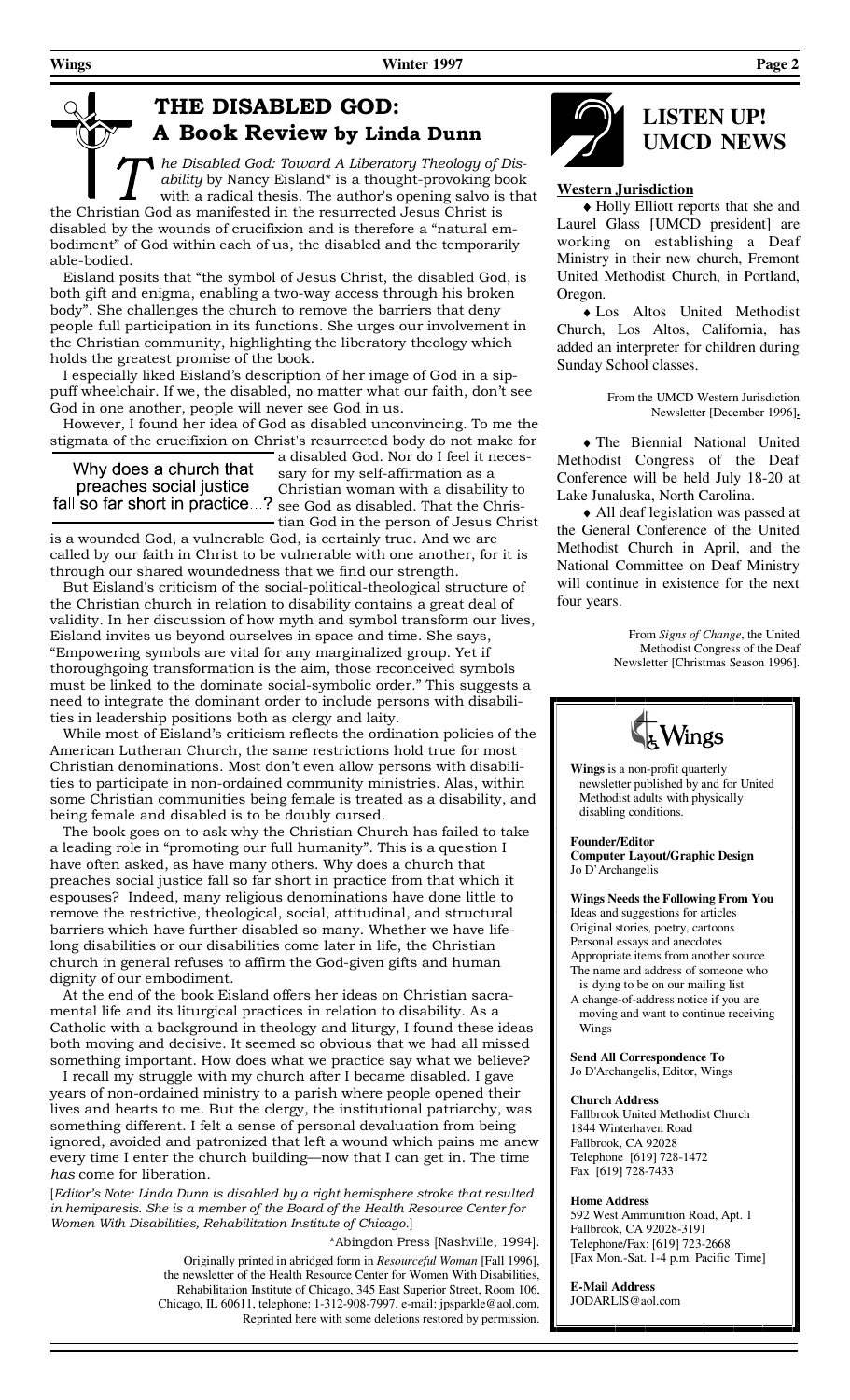### **IF GOD IS A CIRCLE CLOSING By Warren Lane Molton**

 If God is a circle closing, reaching out wide like my mother's arms, hands now fingertips apart, needing only to touch to make all things complete, brokenness healed, left hand finally knowing the right, alpha reaching omega, then I pray that the hiatus of her hands might not yet close, for it is in that awkward place, the space between her hands, just small enough for me to hide, where the breach would be bridged, that God grows my soul.

> Reprinted from *PILGRIMAGE,*Vol. 22, #2, Pilgrimage Press, Inc. [Highlands, NC 28741]



## **THE STRENGTH TO COPE By Grace Renshaw**

<u> Comprendent (Marchandra) (Marchandra) (Marchandra) (Marchandra) (Marchandra) (Marchandra) (Marchandra) (March</u>

he pediatrician knew my brother Philip was retarded as soon as he saw him in the hospital after his birth. But he couldn't bring himself to tell my parents, who were left to make this heartbreaking discovery on their own over the next 11 months, as their tiny son failed to roll over, failed to sit up, failed to do any of the encouraging and endearing things normal babies do.

 That tacit abandonment pretty much characterized the fate of families with severely handicapped children in 1960,

had an odd glint of intelligence. He never talked, but often drove me crazy by repeating the same high-pitched noise over and over for hours.

 My mother made up cheerful songs to sing to him as she fed, bathed, and dressed him, and changed his frequent messy diapers. Years later, my father would tell me, "When you have a child like Philip, it either brings you together or tears you apart." Drawing on their faith in God, my parents made a commitment to work together to see it through.

> demanded so m u c h attention at home that my

P h i l i p

**Philip's presence showed the** overwhelming responsibility that comes with the absolute freedom God gives us to choose how we will live... home that my

the year Philip was born. After agonizing for months, my mother finally summoned her courage and faced the doctor as Philip's first birthday approached.

"Is he retarded?" she asked.

"Yes," was the quiet reply.

 She stormed out of the doctor's office in tears and somehow managed to drive home without wrecking the car. With limited financial resources and almost no support, mother and father had started down the lonesome road of coping with a profoundly retarded child.

 I was five when Philip was born, and he remained a complete enigma to me. He was totally helpless, but his eyes mother both became scout leaders to have at least one activity with my older brother, Jim, and me that didn't involve Philip. Rather than allowing family activities to revolve around Philip, they adapted them to include him. He learned to love trips down North Georgia rivers in the family canoe and happily ate sand during vacations at a small beach resort in Florida. Because my parents calmly and courageously decided to go on living life to the fullest, all of us- including Philip--had a happy childhood.

 But my parents also faced judgment and rejection. A Sunday School teacher once suggested that my

mother must have committed a grave sin to receive a punishment as severe as Philip. Despite Philip's gentle demeanor, people found his appearance upsetting, and my parents were politely asked not to bring him to the church nursery when he was six. For years after that, they didn't attend church together; my father would stay home with Philip one week, my mother the next.

 The years of continual care, day in, day out, began to wear on my mother. My father had changed jobs; he now traveled often on business. In 1970, my parents realized they needed to consider an institution for Philip. He became one of the first residents in a new institution for the profoundly and severely retarded in Tennessee.

 When Philip died in 1992, my parents' grief and the depth of their bewilderment over his life was evident. Why was Philip born? What purpose did his life have? Those questions still confound me as much as they do my parents. Unlike the Sunday school teacher who viewed Philip as a punishment from God, I felt that Philip's presence showed the overwhelming responsibility that comes with the absolute freedom God gives us to choose how we will live- and the help God offers if we will take it.

 And when I remember my childhood, I know that God was there, giving my parents the strength they needed to care for Philip, to love him, to hold our family together, and to cope with perplexing questions. My happy, thoroughly ordinary childhood is a quiet miracle to treasure, an extraordinary gift from God, through my parents, to me.

Re-printed from *Alive Now* [Sept.-Oct. 1995].



**Grant, O Lord, that your holy and life-giving Spirit may so move every human heart, that barriers which divide us may crumble, suspicions disappear and hatred cease; that, our divisions being healed, we may live in justice and peace, through Jesus Christ our Lord.** 



From *Celebrating Community: Prayers and Songs of Unity*, copyright (c) 1993 WCC Publications..

**De Geogeee Geogee**